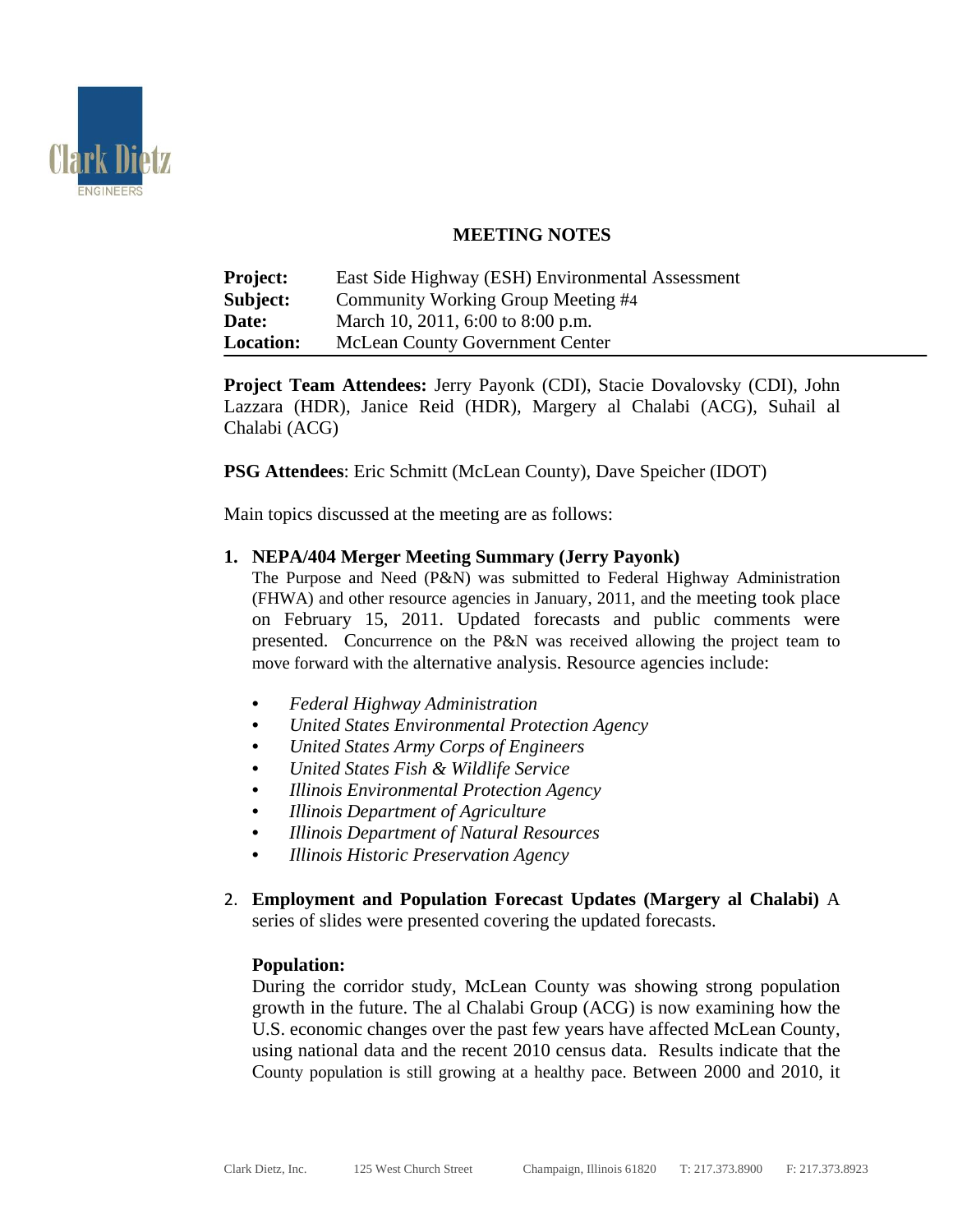had the  $7<sup>th</sup>$  largest growth (volume) of all Illinois Counties. Growth in only 5 counties, in the Chicago Metro Area and Champaign, was larger.

The population growth rate from 1990-2000 was 16.5%. Growth between 2000 and 2010 was 12.7%, and is based on the most recent US Census (2010) numbers. Population growth is also based on natural growth (births and deaths) and met migration (domestic and international). McLean County appears to be well-balanced in this regard.

The preliminary updated 2035 population forecasts are somewhat lower than what was projected in the Corridor Study, although still showing steady growth. ACG is still working with the McLean County Regional Planning Commission (MCRPC) to finalize.

A comment was made that the MCRPC predicted a higher growth in their November 2009 estimate. ACG responded that that it was based on the Census' 2009 estimate, which was over-estimated.

The Transportation Analysis Zone (TAZ) maps for 1990-2000 show growth concentrated on the east side. This continues for the time period 2000-2010. In addition, there was also growth along major highways and at access locations, as well as growth west of town.

### **Employment:**

A number of sources were used to forecast employment. ACG used information from Woods and Poole Economic, Inc (W&P). The State of Illinois and many metropolitan planning agencies, including MCRPC, have used W&P information since the mid 1980's as a starting point for developing local employment forecasts. W&P uses a uniform methodology to provide forecasts for all counties in the United States.

W&P highlighted communities in their 2011 report that were expected to have relatively rapid employment and population growth over the next three decades. Bloomington-Normal was specifically cited as being forecast to experience population and employment growth greater than the national average through 2040.

The forecasted employment growth for McLean County centers on four basic industries:

- Agriculture and Related (i.e. machinery, food processing)
- Auto manufacturing and related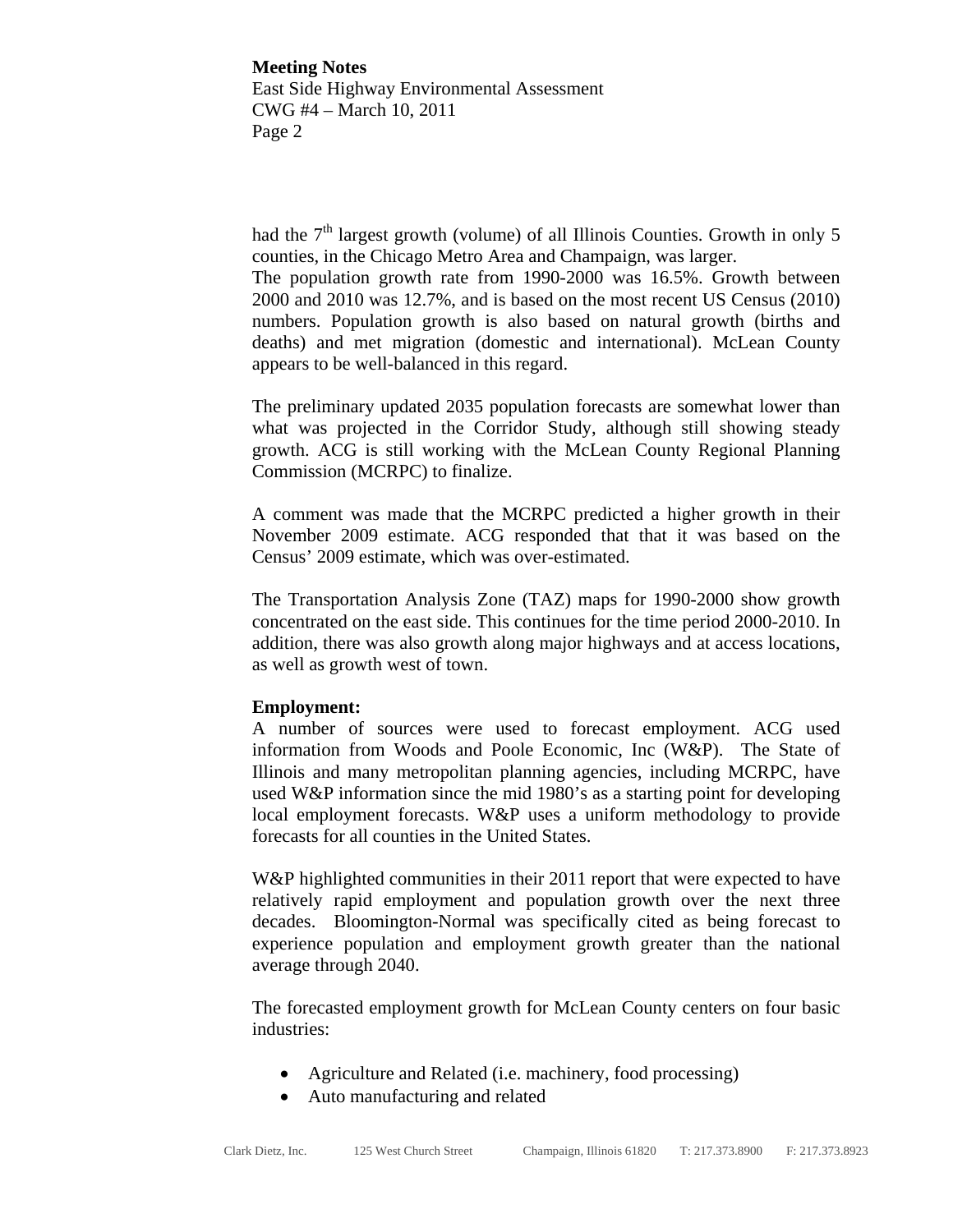- Insurance
- Higher Education

W&P forecasts that the total growth in these basic industries between 2010 and 2040 will be 30% for McLean County, which is a higher forecasted employment growth than anticipated for the U.S. (21%), the Great Lakes area (14%), and Illinois (17%). For total jobs, the growth rate is forecast at 50% for McLean County, greater than the U.S. (42%), Great Lakes area (30%), and Illinois (32%). This is due in part to the diversification of jobs in McLean County.

The Related Agriculture, higher education, and insurance sectors are expected to grow. Auto manufacturing will likely remain stable.

ACG is using the W&P information as a base, with input from the MCRPC to refine. ACG's forecasts will be refined to the TAZ level. MCRPC will forward the projections to the townships, municipalities, and County for review.

The new forecasts are anticipated in April 2011, and new 2035 traffic forecasts would be generated in May 2011.

### **3. Alternatives Analysis-Evaluation Process (Jerry Payonk)**

The EA Process is now in the "Define and Analyze Alternatives" Phase. This phase consists of developing preliminary alternatives, consolidating alternatives to study, and evaluation of the alternatives. The project team has drafted evaluation criteria which will be discussed with the PSG on March 11. The evaluation process includes an initial screening; a purpose and need screening; a macro level (500' corridor) analysis; an alignment (200') analysis; and finally, more detailed analysis in the EA itself. At each step, alternatives will be evaluated and screened to refine the number which the project team will continue to study.

The project team will be emailing the draft evaluation criteria to the CWG after it has been approved by the PSG, and another CWG meeting will be scheduled in late March/early April to discuss any comments and questions about the criteria.

## **4. Alternatives Analysis-Consolidation of Alternatives (John Lazzara)**  John Lazzara led an exercise with the CWG members to consolidate the preliminary alternatives that have been developed thus far. It was emphasized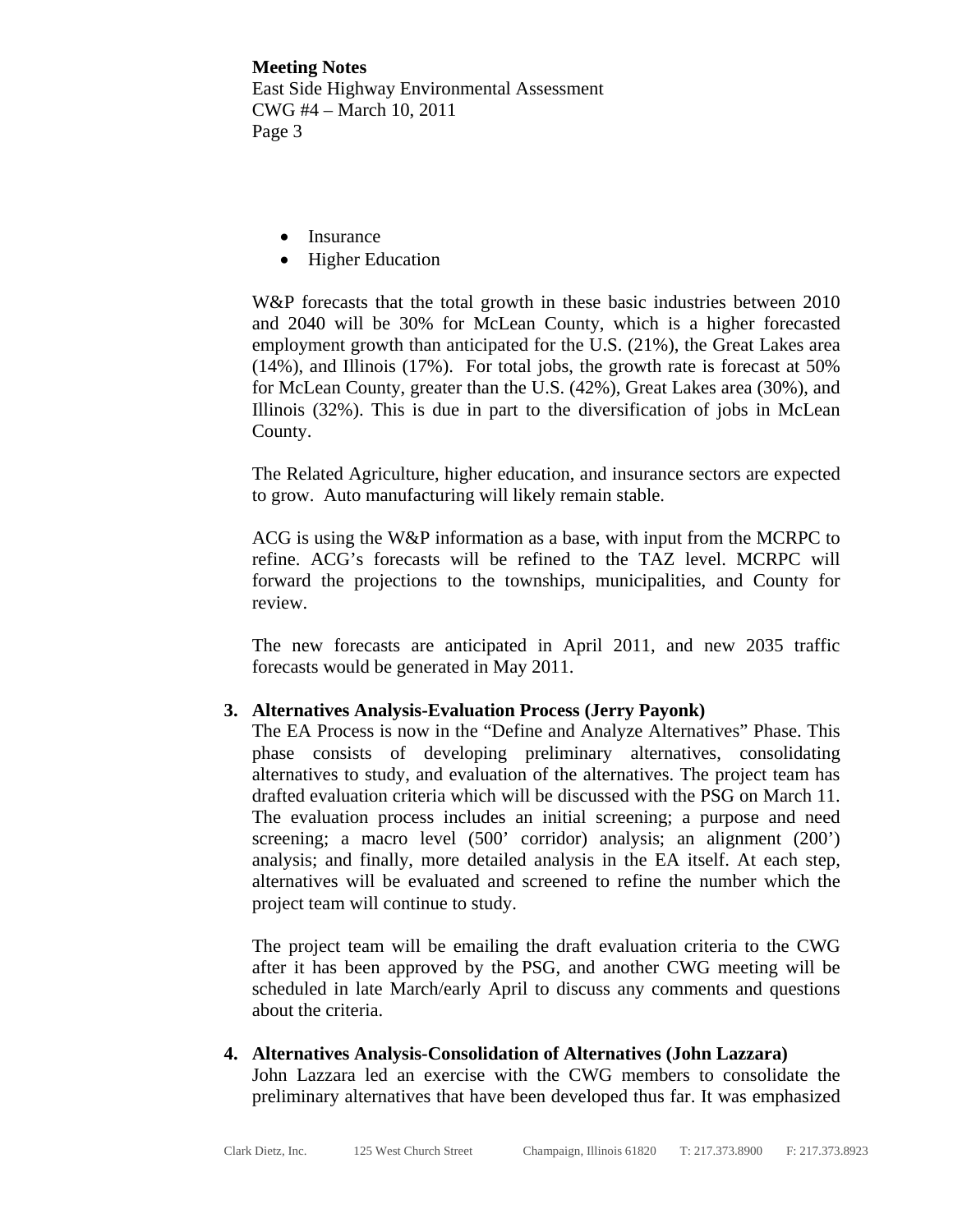that the project team did not want to eliminate any of the preliminary alternatives at this time; the goal was to consolidate alternatives previously identified that met the same intent as similar corridors, had the same termini, or were located in the same general area. Elimination would occur only after the evaluation criteria had been approved and the evaluation process begins. The project area was broken up into segments that looked at northern connections to I-55; middle corridors; and southern connections to I-74.

This consolidation exercise resulted in five corridors in the central/middle portion of the study are, four alternatives on the northern side of the study area connecting to I-55, and seven alternatives on the southern side of the study area connecting to I-74. Please refer to the last page of these minutes for a graphical representation of the results of the exercise.

A question was asked regarding east-west routes in the study area, and how they will be analyzed. At the previous CWG meeting, volume-to-capacity (v/c) ratios were discussed. The project team will determine v/c ratios for the 2035 no-build traffic model. This model will include all transportation improvements *except* an ESH. The team will then develop models for remaining ESH alternatives and compare the v/c ratios of these alternatives to that of the 2035 no-build. If the remaining alternatives have a higher v/c ratio than the 2035 no-build, this means that the ESH is contributing to greater traffic on the east-west routes. If this is the case, the study will identify recommendations to improve these east-west routes demonstrating an increased v/c ratio.

#### 5. **Other (All)**

Handouts at the meeting included an EA Planning Packet; a perception/fact sheet with frequently asked questions (FAQs), and minutes from the CWG #3 meeting.

#### **6. Next Steps (Jerry Payonk)**

The project team will be emailing the draft evaluation criteria to the CWG after it has been approved by the PSG, and another CWG meeting will be scheduled in late March/early April to discuss any comments and questions about the criteria.